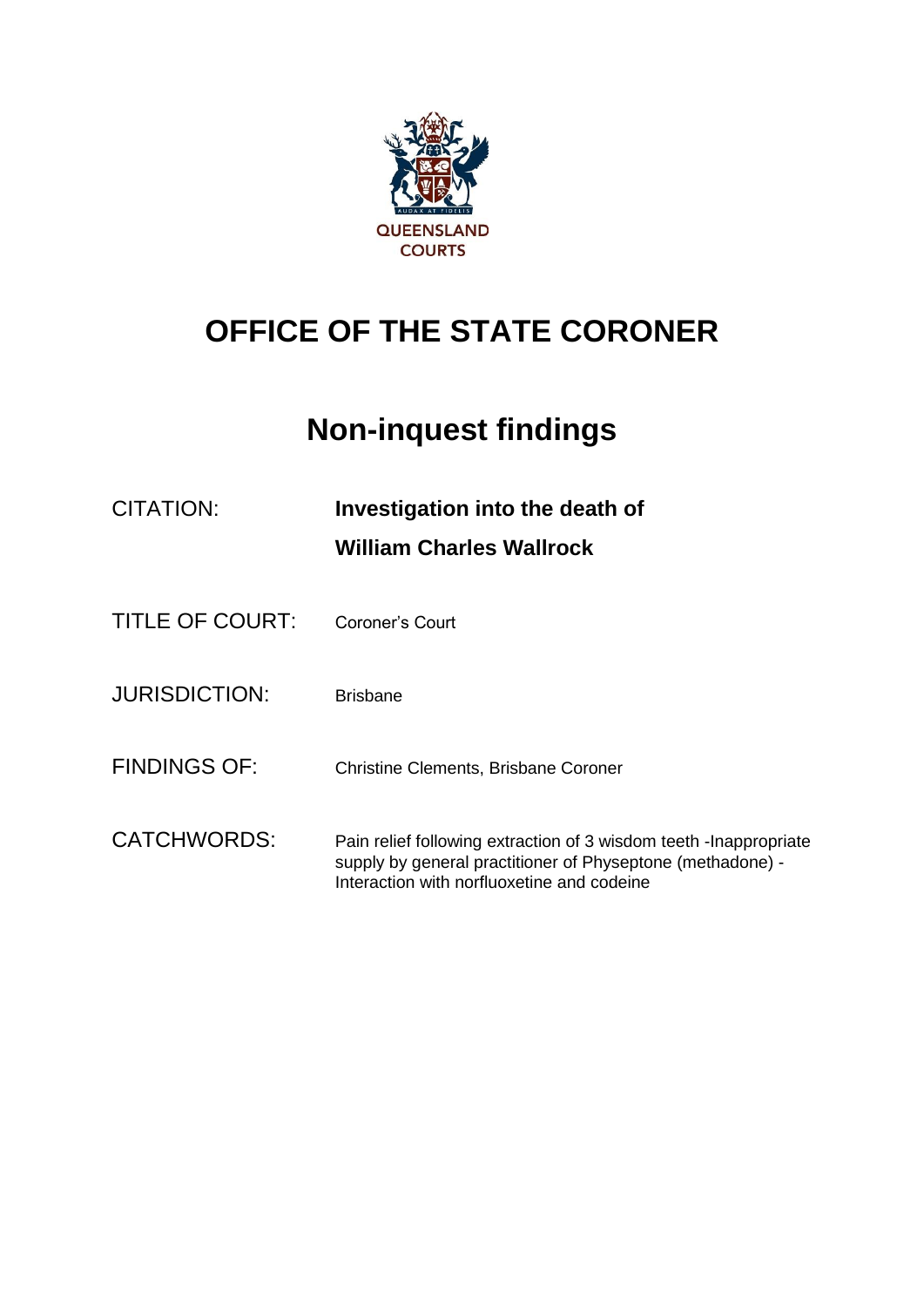## **Introduction**

- 1. William James Wallrock (Will) was an apparently fit young man, aged only 22 when he died suddenly and unexpectedly at his family home at 43 Langside Rd Hamilton in Queensland. He was found deceased in his bed shortly before 3pm on the afternoon of 19 June 2011. The cause of his death was unknown and his death was therefore reported to the Coroner to investigate and to establish the cause and circumstances leading to his unexpected and premature death.
- 2. Four days prior to his death, on 15 June, Will had three wisdom teeth extracted and suffered pain and subsequent swelling requiring pain relief.

## **Background**

- 3. Will had recently returned to his family home on the 29 May 2011 after spending 12 months in Florida, USA. He studied a marine mechanic course during this period. Upon his return, his mother Margaret recalled her son looked particularly fit and he had not mentioned any period of illness during his time overseas. He did however indicate his wisdom teeth were painful, one in particular. On 15 June 2011 Will attended the family dentist, Dr David Hogan.
- 4. Will had attended the dental practice from 2003 and was reviewed in 2010 prior to his overseas trip. It was anticipated that three wisdom teeth would eventually require removal. By 3 June 2011 Will was experiencing discomfort and Dr Hogan assessed him on 15 June and made arrangements to remove teeth numbered 18, 28 and 48 on the OPG radiograph. In Dr Hogan's opinion it was an optimal time for the procedure as, at his age, the roots would be shorter and the bone softer.
- 5. Dr Hogan considered it was not necessary to refer Will to an oral surgeon as he did not consider the extractions would be complicated. A local anaesthetic would be sufficient. In preparation, Dr Hogan prescribed the use of a Penthrox inhaler (methoxyflurae) which is an analgesic/relaxant to be used as an adjunct to local anaesthetic on the day of the extraction.
- 6. Dr Hogan extracted three teeth without a problem. He documented the use of xylocaine, septacaine, septanest and the penthrox inhaler which were all used to establish sufficient local anaesthetic effect to enable extractions to proceed.
- 7. Will was advised by Dr Hogan to expect some bleeding, swelling and pain following the extraction. He was provided with a printed post-operative instruction sheet which detailed the recommended use of Nurofen 200 milligrams, up to 3 times a day during the first 24 to 48 hour period. This could be supplemented with paracetamol if required. He was advised to contact Dr Hogan if he experienced any problems. Will's mother Margaret picked him up following the extraction and took him home after attending the pharmacy at Albion. Gauze and Nurofen Zavance 40 liquid capsules were purchased.
- 8. When Margaret Wallrock next saw her son at the completion of her work later on the afternoon of the 15 June, she observed Will's cheeks had become swollen.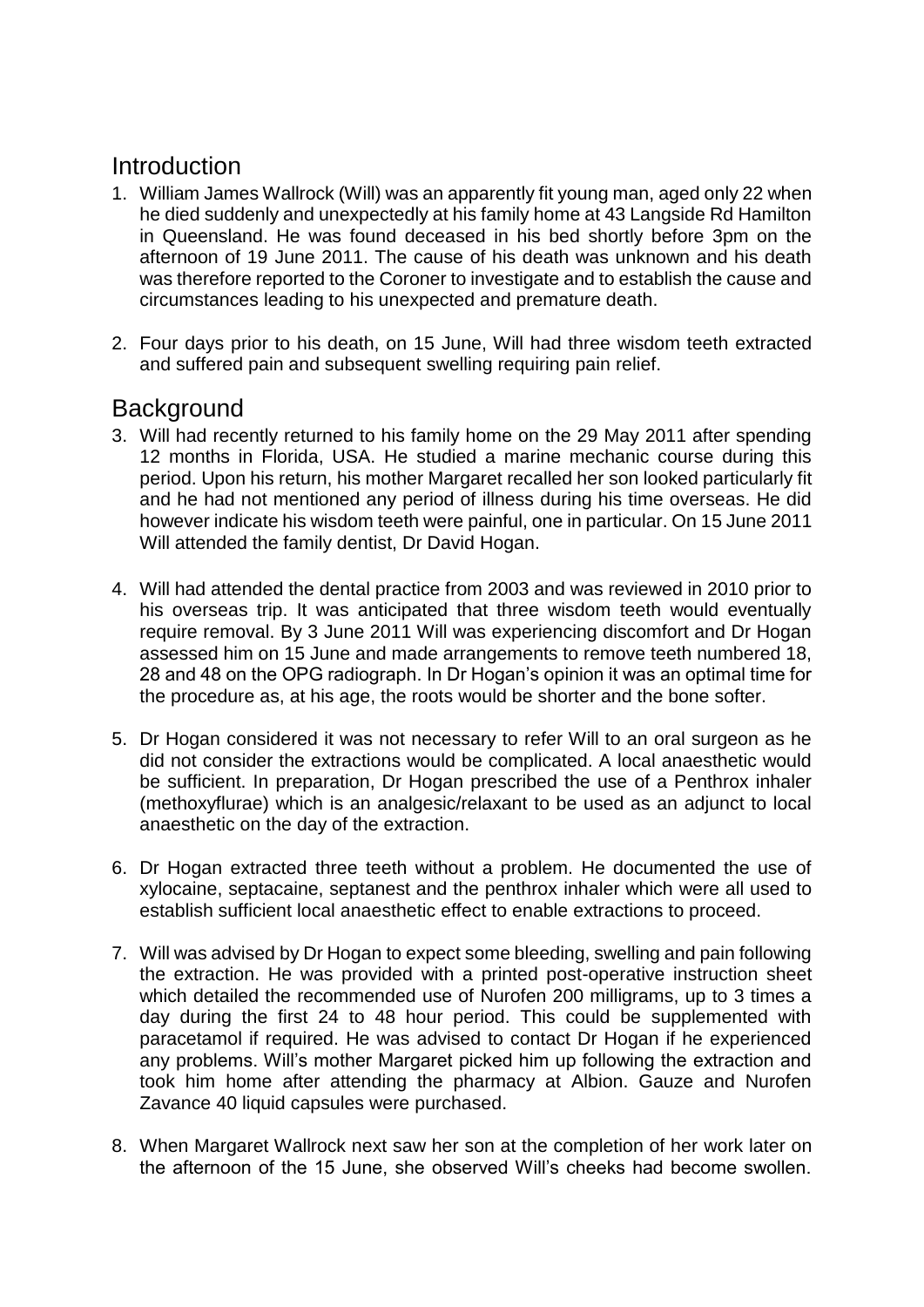She recalled his level of pain did not improve during the next two days. She understood he was taking Nurofen as well as Pandeine extra which was purchased over the counter at the Albion day night Pharmacy.

- 9. Will's father, Nicholas Wallrock confirmed his son was experiencing significant pain and swelling which was escalating, resulting in the use of stronger pain relief. He recalled that it was either Thursday the 16<sup>th</sup> of Friday the 17<sup>th</sup> he drove Will to the pharmacy to obtain over the counter medication. He could not recall details.
- 10.On Friday 17 June Will telephoned Dr Hogan at about 8:30 in the morning. Dr Hogan recalled Will's speech was normal but he indicated he was sore particularly on the right hand side of his face. He also told Dr Hogan he had been taking a Forte type of analgesia, which Dr Hogan had not prescribed for him. As Will mentioned swelling on the right hand side as well as a sore throat Dr Hogan faxed a prescription for Penicillin V 500 milligram to be taken four times a day. There were twenty five capsules prescribed. The prescription was faxed to the Albion Day and Night Pharmacy and his mother drove him to the pharmacy to pick up the penicillin.
- 11.During that day, Margaret Wallrock became concerned with the level of Will's continuing pain and swelling. She decided he should see a family friend of thirty years, Dr Jeanette Tait, who lived nearby at Albion. Dr Tait was not the Wallrock's family doctor, but on occasion, the Wallrock's children had seen her, if for example, they became ill over the weekend. Margaret Wallrock phoned Dr Tait, who agreed that she would see Will at her home at 7pm that Friday evening. Margaret Wallrock dropped Will at Dr Tait's home and picked him up about half an hour later.
- 12.Dr Tait told Mrs Wallrock she had provided Will with a prescription for Mersyndol Forte as well as seven Physeptone (Methadone) tablets in a blister pack in the medication box. Dr Tait showed Mrs Wallrock the instructions she had written on the box for Will. The instructions stated '1 tab every 6 - 8 hours'.
- 13.Mrs Wallrock queried the need for two medications. Dr Tait told her it would be fine if Will followed the instructions she had given him. She explained the Physeptone medication had previously been prescribed to her for her back pain after an accident. She said the tablets were out of date, but would be fine.
- 14.At about 9am the next morning, on Saturday the 18 June, Margaret Wallrock entered Will's bedroom to check on him. He appeared to be asleep. She noticed two of the seven Physeptone had been taken in accordance with Dr Tait's instructions.
- 15.Will was then awake and he asked his mother to leave the tablets which she did, and then left him.
- 16.It was immediately after this that Will's sister, Lara questioned their mother about why Dr Tait had given Will methadone. Margaret had not realised that physeptone is methadone and she immediately rang Dr Tait and asked her the question. Margaret recalled Dr Tait explained the medication was an excellent pain killer but must be taken as prescribed. Margaret was reassured by this explanation and had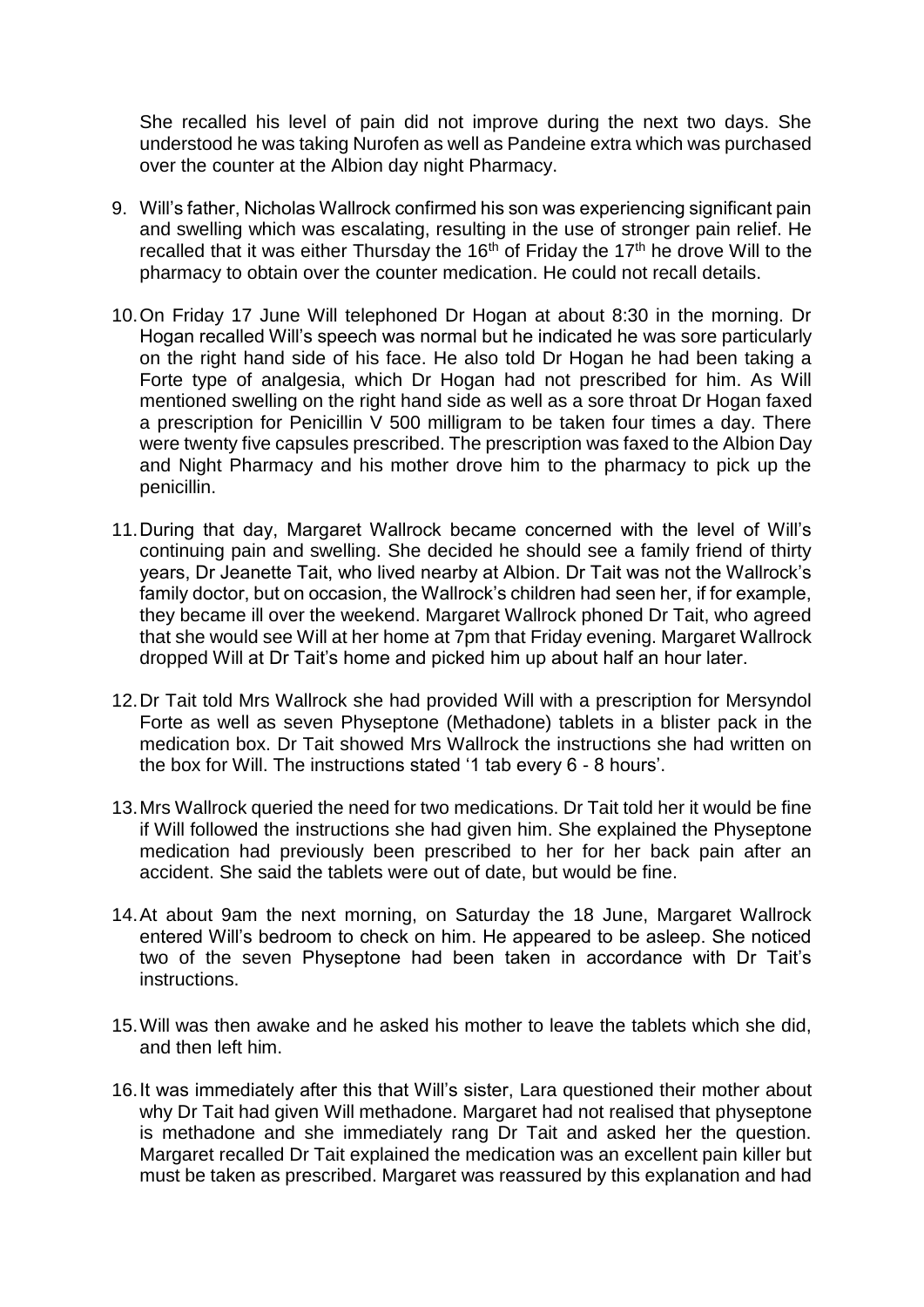seen that Will had only taken two tablets at this time, which was in accordance with the directions.

- 17.Will's parents were at work during the day and returned home about 4pm that afternoon before going out to dinner. Will was on the balcony with his sister and some friends. He appeared normal to his mother and was not drowsy or under the influence.
- 18.Mr and Mrs Wallrock returned home about 11pm on the Saturday evening and Will was up watching television. They spoke with him and he was perfectly lucid. Margaret Wallrock retired to bed and Will went to the bedroom and spoke with her for a short period. He lay on the bed and she recalled that when she tickled his back, like when he was a child, he did not appear to feel it, which she thought was strange.
- 19.Will then returned to the lounge room and spoke with his father Nick. His father thought his son seemed better in terms of his pain. Will told his father he had eaten some chicken for dinner. Previously he had been unable to eat solids. He appeared more cheerful as he went to bed.
- 20.On Sunday the 19 June Will's parents left the house while Will was still asleep. They were at work at about 3pm that afternoon when their daughter Lara rang them in distress, saying she thought Will was dead. She had already rung 000. Nicholas Wallrock telephoned Dr Tait and she arrived at their home shortly after Will's parents had returned. Dr Tait examined Will and confirmed he was deceased, and had been so for several hours. Ambulance and police officers then attended.

### Police investigation

- 21.The investigation into Will's sudden and unexpected death was led by Detective Sergeant Damon Mulcahy of the North Brisbane Criminal Investigation Branch.
- 22.After ambulance officers had attended and confirmed that Will had been deceased for some time and was unable to be resuscitated, police examined his bedroom.
- 23.The following medication was located in Will's bedroom.
	- 1. Empty Blister Sheet of Physeptone 10 milligram tablets. The medication box was labelled Jeanette Tait with instructions to take 1 tablet every 8 hours. The reverse side of the box had a handwritten notation 'William Wallrock - 1 tab every 6 - 8 hours'.

Information provided to the police was that the packet given to Will at 7pm on Friday the 17 June by Dr Tait, had one blister sheet with seven Physeptone tablets in place.

2. Packet of Mersyndol Forte tablets prescribed by Dr Jeanette Tait dispensed on the 17 June. The tablets contained 450 milligrams of paracetamol, 30 milligrams of codeine phosphate and 5 milligrams of doxylamine succinate. The packaging warned the medication may cause drowsiness. Alcohol was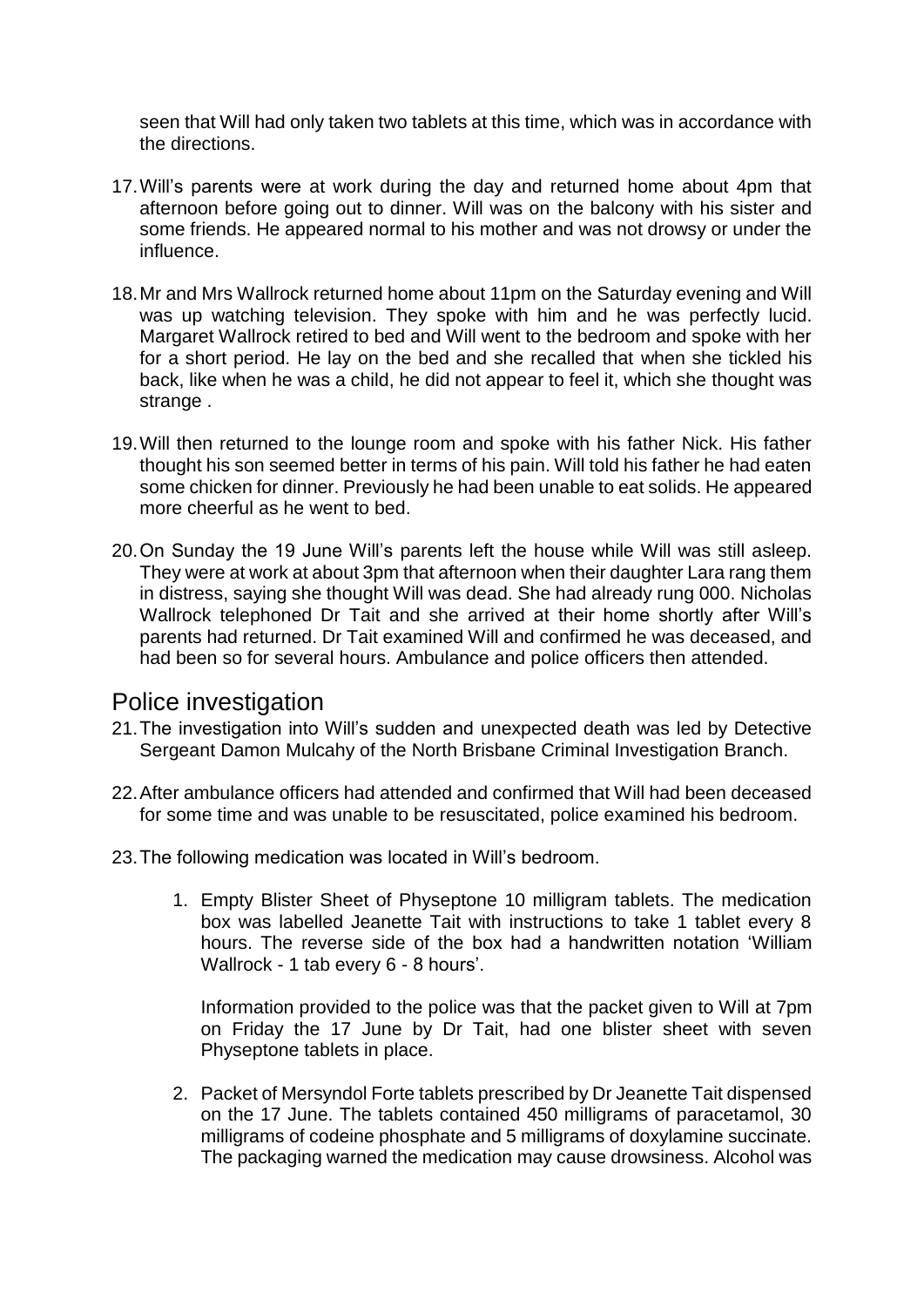to be avoided. The medication was not to be taken with other products containing paracetamol unless advised to do so by a doctor or pharmacist.

Six of 20 tablets had been used.

3. Packet of panadeine extra 500 milligram paracetamol/15 milligram codeine caplets. This was labelled as pharmacist only medicine with the name Nick Wallrock and dated 16 June 2011. The packaging stated take two caplets every six hours when required. May cause drowsiness and increase effects of alcohol.

Twenty of 24 tablets had been used.

4. Packet of Florine Fludrocortinesone 100 mcg pharmacist only capsules. The packet of 20 capsules was labelled for Will Wallrock and dispensed on the 16 June 2011. The packaging stated take 1 to 2 tablets every 4 to 6 hours when required. Maximum of 8 tablets per day. May cause drowsiness and increase effects of alcohol.

Seven tablets of 20 had been taken.

5. Blister sheet of Nurofen Zavance, purchased from Albion Day And Night Pharmacy on the 15th of June 2011.

Eight tablets of 10 had been removed from the blister pack, but 2 remained on the bedside table, indicating 6 had been used.

6. Two bottles of penicillin.

1 bottle of Abbocillin VK tablets had been prescribed by Dr Hogan and dispensed to Will Wallrock on the 17<sup>th</sup> of June.

Twelve of the 25 tablets had been taken.

A second bottle of 50 penicillin tablets was unopened.

- 24.Police were satisfied there were no suspicious circumstances evident at the scene of Will's death.
- 25.No injury was evident and the outcome of the autopsy report was awaited before further investigation was pursued.

### Autopsy

26.Will Wallrock's sudden and unexpected death required an autopsy to establish the cause of death. Autopsy examination was performed by the Forensic Pathologist Professor Ansford. Professor Ansford noted the right side of Will's face was swollen. There were no signs of injury to his body. A forensic odontologist, Dr Forrest assisted in the examination, noting signs of recent surgical extraction's of both upper eight molars. The sockets appeared to be healing normally whereas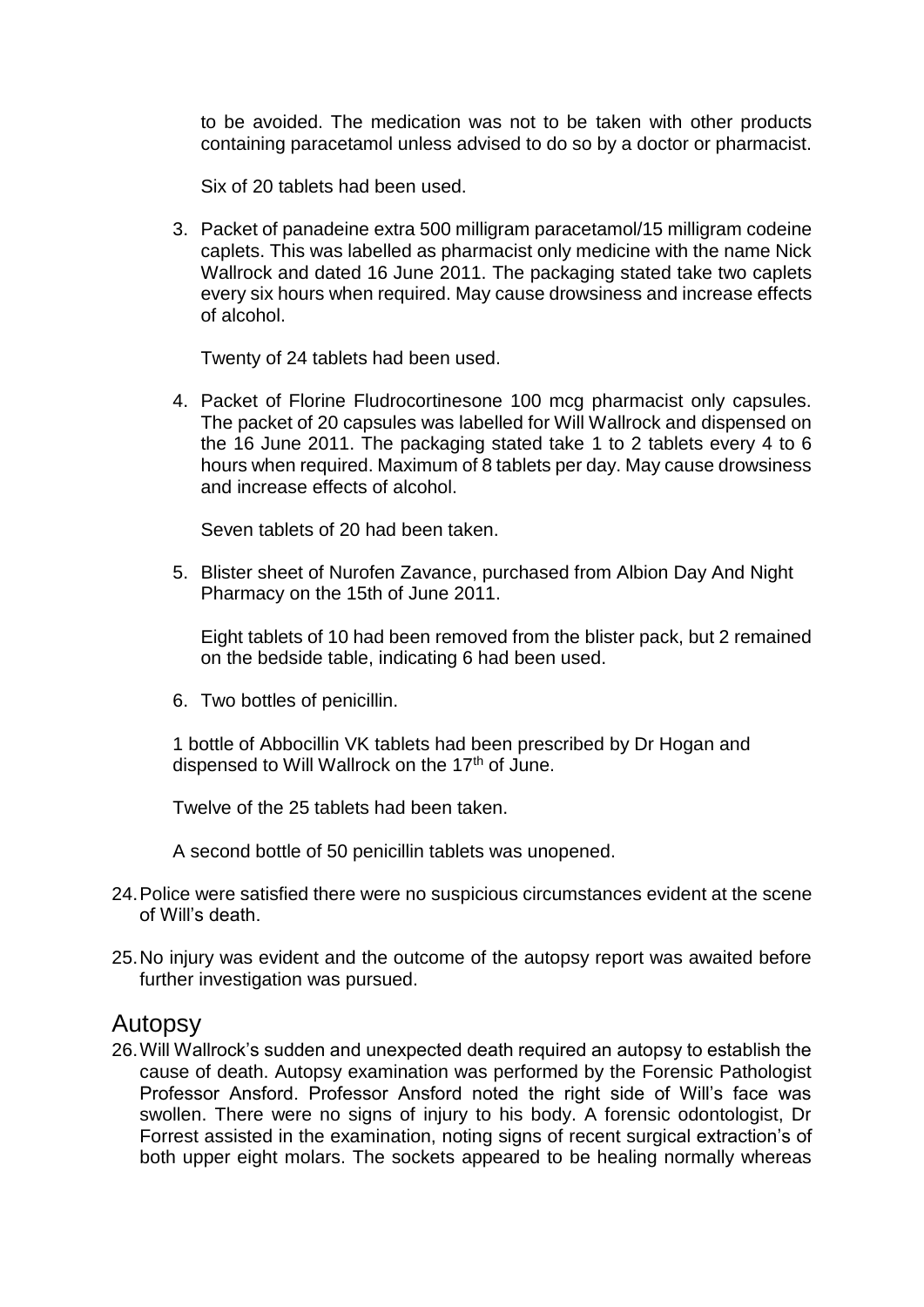there was abscess cavity draining puss in the socket of the lower right eight molar which extended into soft tissue of the cheek, but remained localised.

- 27.There was no definite evidence of systemic sepsis although there were some changes in the heart consistent with circulating toxins.
- 28.Toxicology testing was performed on femoral blood. The results of tests were as follows
	- Alcohol not detected
	- Morphine .08 milligrams per kilogram
	- Codeine .23 milligrams per kilogram
	- Total morphine (morphine plus morphine glucronidis) .13 milligram per kilogram
	- Total codeine (codeine plus codeine glucurinode) .27 milligrams per kilogram
	- Methadone .16 milligram per kilogram
	- Doxylamine .11 milligram per kilogram
	- Norfluoxetine detected less than .02 milligram per kilogram
	- Paracetamol approximately 15 milligrams per kilogram
	- No other drugs detected.
- 29.Professor Ansford noted a number of pain killing drugs detected in toxicology testing was consistent with medications found by police at the scene of Will's death. He noted the morphine detected could be present as a metabolite derived from codeine. He also noted that no alcohol was present.
- 30.His concluding remarks of the autopsy report are as follows

'While none of these drugs individually are present in potentially lethal levels, when taken together and particularly associated with aspiration of stomach contents, this is likely to be a lethal combination.

There was no evidence that the socket abscess has spread beyond the tissues of the mouth and jaw so that systemic sepsis appears to be ruled out.'

- 31.He concluded that death was due to mixed drug toxicity as a consequence of dental abscess due to impacted wisdom teeth which had been surgically treated.
- 32.His final comment was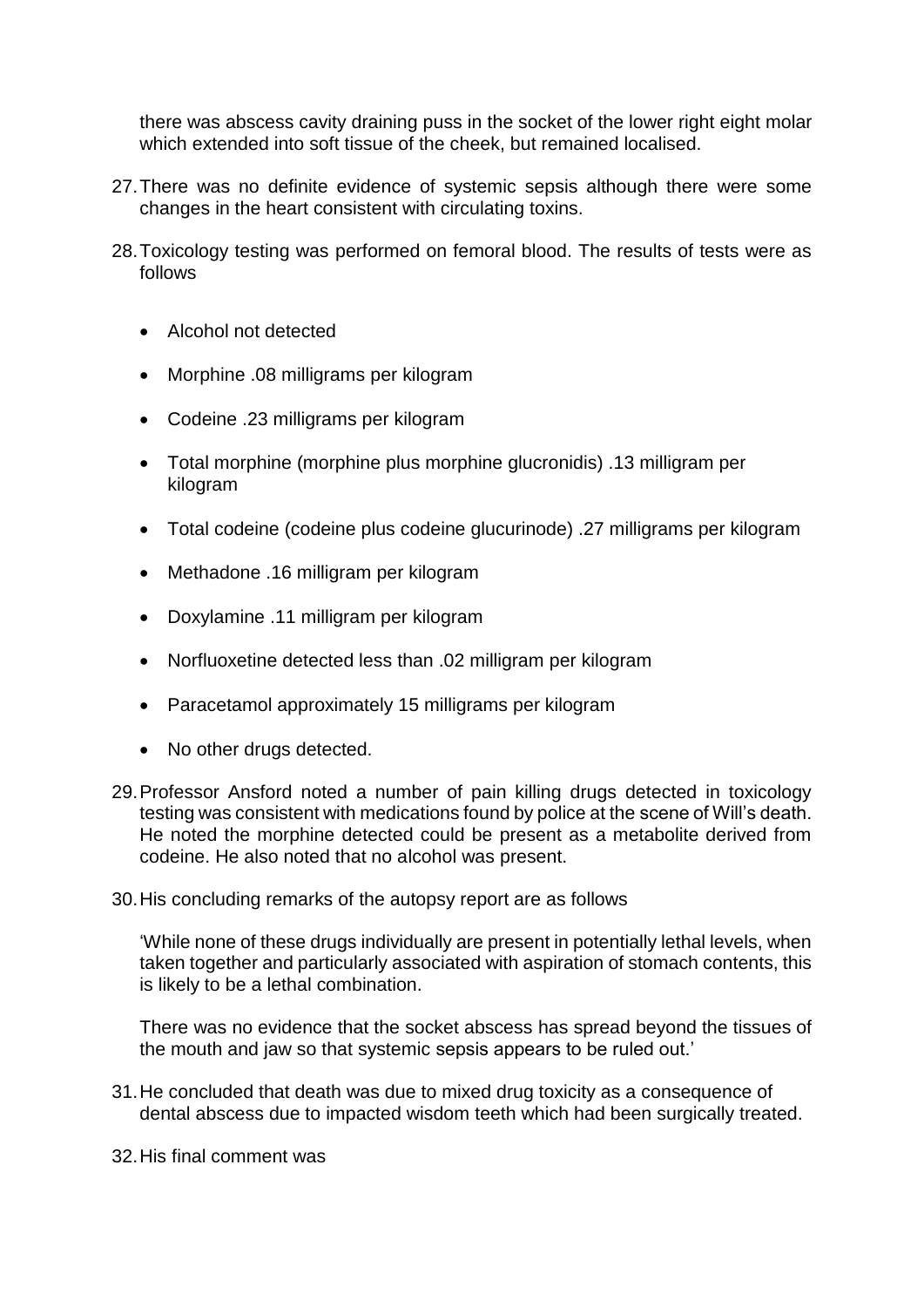'Death due to inadvertent excess usage of painkilling medications is said not to be an uncommon cause of death during dental surgery.'

### Statement from Dr Jeanette Tait

- 33.Dr Tait's statement confirmed she had been involved with the Wallrock family over a thirty year period as a family friend. She confirmed she was a registered General Practitioner working at The Grange Central Medical Practice at the time.
- 34.Her statement indicated the initial contact regarding Will was from his mother Margaret who telephoned Dr Tait stating he was in pain and was suffering from swelling following the removal of wisdom teeth.
- 35.Will himself phoned Dr Tait at about 6:40pm on Friday 17 June. He told Dr Tait he was taking four tablets of Panadeine Extra but still had pain and swelling. He was concerned that large doses might damage his liver. Dr Tait suggested he come over to her house and Margaret Wallrock dropped him off that evening.
- 36.Dr Tait noted a large swelling along the right jaw line. Will complained of pain in his throat and ear. While this was likely due to the extraction of teeth, Dr Tait considered the possibility of a viral infection as well.
- 37.She prescribed Mersyndol Forte (2 tablets every 4 hours as necessary). She also told Will he could take Physeptone (methadone) at night time. She gave him physeptone which was already in her possession which had been prescribed to her in 2006 or 2007. This had been prescribed to her for back pain following an accident. The medication had expired in September or October 2010.
- 38.Dr Tait gave Will seven tablets of physeptone and the packet that it came in. She had written on the box the dosage to take which was 1 tab every 6 to 8 hours. She said she carefully spoke to Will about what he was taking as he was also taking penicillin and over the counter medications from the chemist to help him sleep.
- 39.Dr Tait considered Will was perfectly lucid. She described him as very happy and communicative that evening. When Margaret returned to pick him up, Dr Tait explained to her the prescription of Mersyndol Forte and also that she had given him some physeptone tablets. She said there were seven in the pack and she had told Will he might need these at night.
- 40.The next morning on Saturday the 18 June, Margaret rang Jeannette and asked her whether she had given Will narcotics? Dr Tait told her that yes, she had and that she had explained this the previous night.
- 41.Dr Tait said to Margaret she had given Will seven tablets and asked if Margaret had seen Will that morning. She asked her to check what Will had taken overnight as Will had taken one Physeptone tablet before leaving Dr Tait's residence. Margaret Wallrock did so and confirmed that Will had taken a total of two tablets, including the tablet already consumed at the doctor's home. There was some discussion about taking the box out of his room. Margaret said she had not done so as she had spoken to Will and she was sure he knew what he was doing. Dr Tait said she would ring Will later in the morning. At about 11:30am that morning,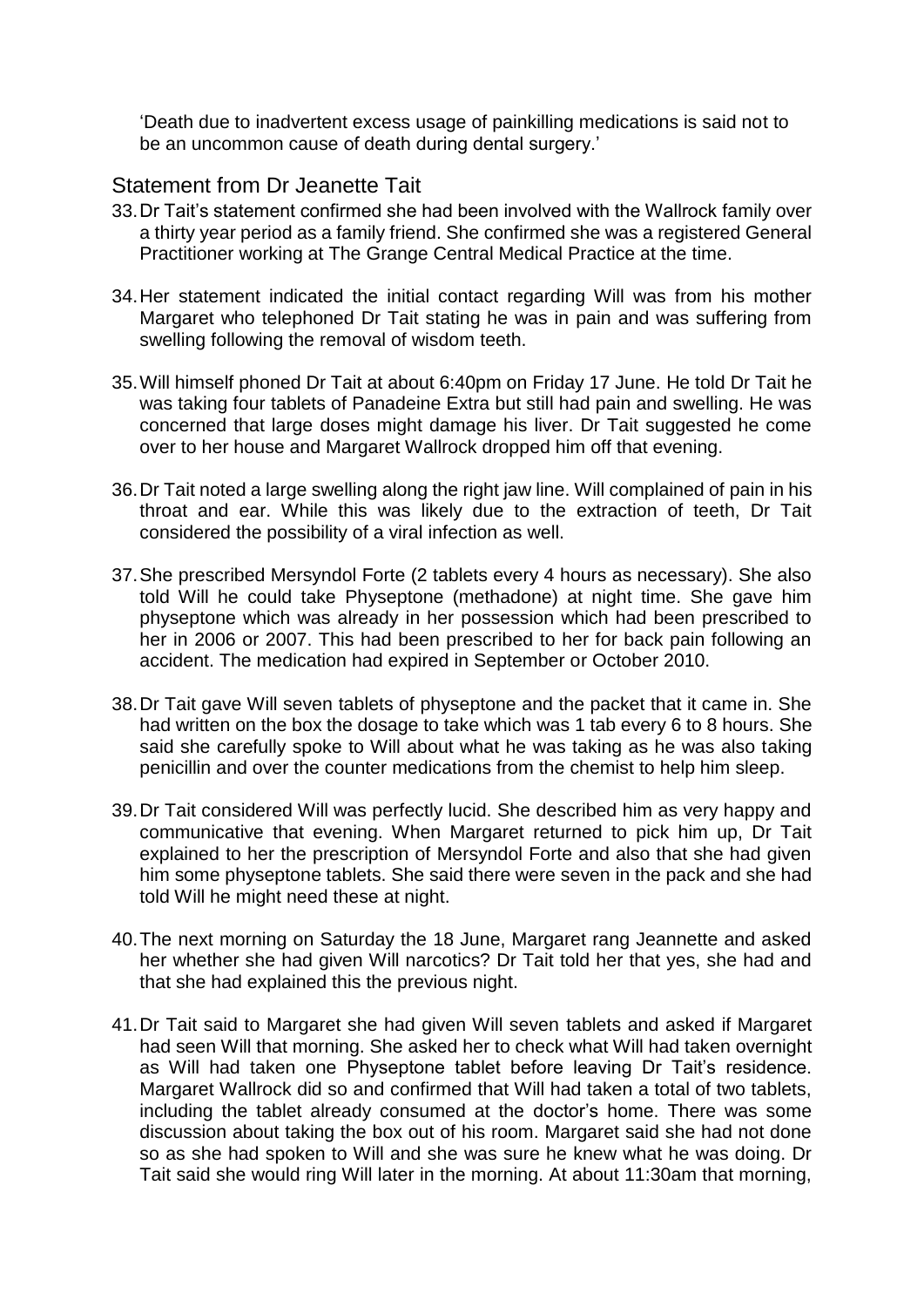Dr Tait rang and spoke with Will. She thought he sounded fine and he confirmed the pain was not worse, but the swelling was going down his neck. Dr Tait thought this was not uncommon and was not concerning as his voice was normal and he did not sound to be short of breath. She checked with him how many tablets of physeptone he had taken. He told her two. He said that 'They knock you about a bit.' She agreed and told him he should be alright just with the Mersyndol during the day.

- 42.Will said the pain tablets were much better than the ones he had. She clarified and he said the Mersyndol Forte. She confirmed he could take these every 4 hours if he needed to. She told him to keep the physeptone for night time, when he needed to sleep.
- 43.She was confident he understood her instructions and he would ring her again if he was getting any worse.
- 44.Dr Tait thought he would settle but the swelling would take five to six days to resolve. She told him she would ring him Sunday morning.
- 45.On Sunday morning, 19 June, she spoke with Margaret Wallrock by phone at their business premise around 9.30am. The conversation was about furniture. She asked about Will and there was no concern expressed.
- 46.Dr Tait then rang the home at about 11:50am but there was no response. Dr Tait did not consider this was of concern.
- 47.She received a phone call from Nicholas Wallrock at 3pm. He told her his daughter had just rung him and said that she, Lara thought Will was dead.
- 48.Dr Tait went to the Wallrock home immediately where she met Nicholas and Margaret Wallrock who had returned home. Dr Tait examined Will and confirmed he was deceased and had been for some hours.
- 49.Dr Tait remained at the Wallrock home and cooperated with police. She was perplexed by what had caused Will's death.
- Consideration of the established cause of death.
- 50.Independent expert advice was obtained from a number of experts regarding the medications revealed in the post mortem toxicology testing.
- Clinical Forensic Medicine Unit
- 51.Dr Adam Griffin, the Director of the Independent Clinical Forensic Medicine Unit provided a report to the Coroner. He was asked to advise whether the medication or the dosage prescribed by Dr Hogan and Dr Tait was appropriate.
- 52.With respect to Mersyndol Forte he noted this is a prescription only schedule four combination medication containing paracetamol 450 milligrams, codeine 30 milligrams and Doxilamine 5 milligrams per tablet. A maximum recommended dose would be two tablets every four to six hours with a maximum of eight tablets in a 24 hour period. These tablets were prescribed on the evening of the 17 June and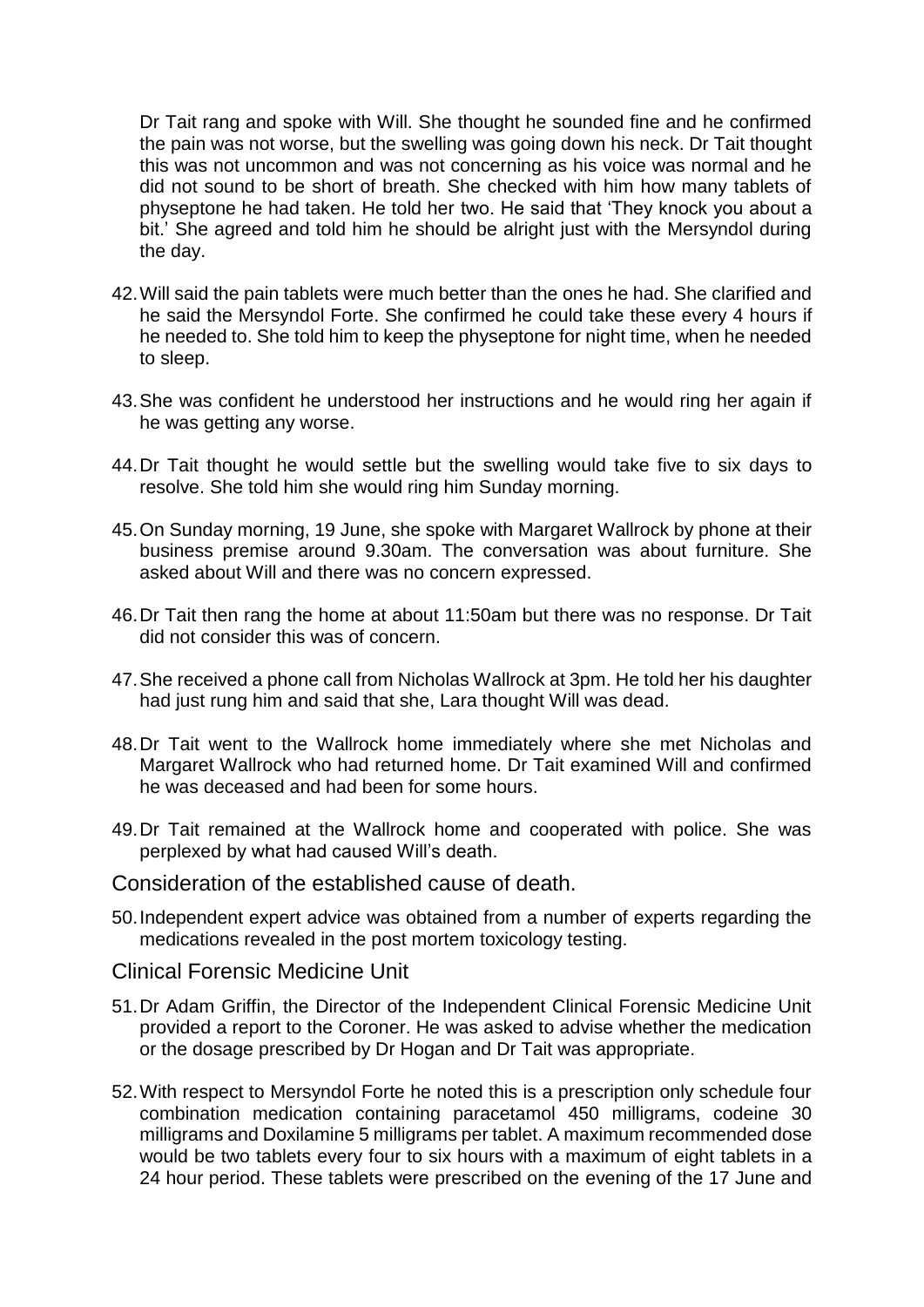a total of six tablets had been consumed. Therefore, Will had not consumed more than the recommended dose of this medication. The doxilamine in the Mersyndol Forte was noted to be a central nervous system depressant which would be additive to other opiates. Codeine is also a central nervous system depressant and Dr Griffin noted the level of codeine detected was .3 milligrams per kilogram, suggesting a higher dose of codeine was consumed. He commented a level of .25 milligrams per kilogram is considered an upper limit for a level of codeine taken regularly when prescribed therapeutically.

- 53.Physeptone (Methadone) was stated by Dr Griffin to be a prescription only schedule 8 dangerous drug. The drug is not to be used in acute pain management in ambulant or in opiate naïve individuals.
- 54.Dr Griffin noted the presence of morphine in the toxicology tests most likely indicated a metabolite of the codeine in the circumstances. This inference was supported by the fact that the codeine levels are much greater than the morphine levels when morphine is present as a metabolite of codeine.
- 55.Dr Griffin noted there is a very broad range for therapeutic levels of morphine with significant overlap between the therapeutic and toxic levels. Tolerance in the individual develops over time but those with little or no tolerance can be fatally affected by lower levels of the drug.
- 56.Dr Griffin discussed the medication Physeptone (methadone). This is a synthetic opioid (narcotic) analgesic with pharmacological actions equivalent to morphine. It is indicated as a suitable analgesic in conditions where morphine would make a reasonable alternative, particularly for pain of a visceral origin. It is not recommended for use in ambulant patients. Dr Griffin was relying on the pharmaceutical publication *MIMS* when expressing this statement. The recommended dose is 5 to 10 milligrams by mouth 6 to 8 hourly, adjusted to the degree of pain relief obtained.
- 57.The risks with prescribing methadone are due to the marked individual variation in the metabolism. The half-life varies from between 15 and 60 hours in different individuals. Peak level in plasma is achieved after only 4 hours. Therefore, this medication is a poor choice for acute pain management. But levels vary from individual to individual and require close monitoring.
- 58.The adverse effects of methadone therapy include sedation, dizziness, nausea, weakness, diaphoresis, anorexia, visual disturbances, headache, insomnia, constipation, bradycardia, palpitations and a respiratory depressions. Overdose is characterised by stupor, muscle flaccidity, respiratory depression, papillary constriction and low blood pressure and coma. The combination of methadone with other opiate analgesics is not recommended unless administered to an opiate dependant individual with acute pain. Dr Griffin noted Will had been prescribed two opiates and was an opiate naïve patient. The information with Mersyndol Forte indicates concurrent use with other opiates is 'Usually inappropriate as additive central nervous system depression, respiratory depressant and hypotensive effects may occur.'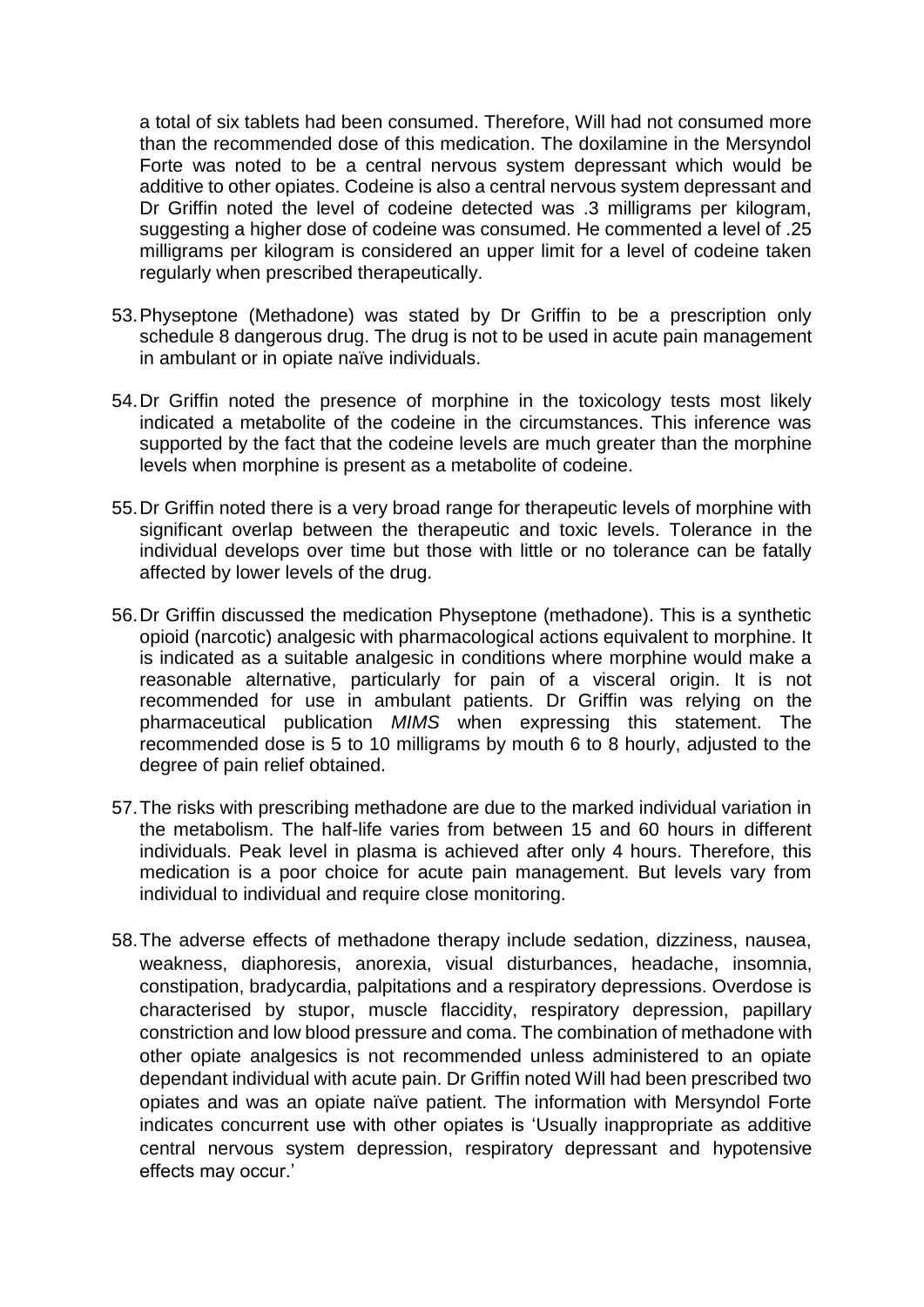- 59.Dr Griffin had no criticisms of the medication regime prescribed by the Dentist, Dr Hogan.
- 60.With respect to the medication prescribed and provided by Dr Tait, Dr Griffin noted that only the Mersyndol forte was provided as a prescription. This would have been an appropriate pain killer for an individual not responding to lower doses of codeine and the anti-inflammatory analgesic ibuprofen.
- 61.However he considered the addition of physeptone (methadone) was inappropriate. He noted it had not been properly prescribed. It had expired and he could not comment on the impact of this. He considered the drugs should not have been chosen at all for an ambulant patient.
- 62.Dr Griffin noted the instructions written on the box by Dr Tait meant up to 40 milligrams could be taken in a 24 hour period. He said the 70 milligrams alleged to have been given to Mr Wallrock could have been consumed in a 42 hour period in accordance with the instructions. He noted methadone is most commonly used as an opiate replacement drug in opiate addicted patients. It is rare to provide 20 milligrams a day in the first week of treatment for these opiate adapted individuals due to the risk of adverse reactions that are not predictable from individual to individual.
- 63.He also noted that the physeptone medication had been prescribed and dispensed to the Doctor for herself and then subsequently supplied to Mr Wallrock.
- 64.He considered referral of Dr Tait to the Australian Health Practitioners Registration Authority, now more relevantly, the Office of the Health Ombudsman in Queensland.
- 65.It is noted at this point that William had consumed all seven of the tablets of the physeptone provided by Dr Tait. This was in excess of the recommended dosage explained by Dr Tait.
- 66.Finally Dr Griffin noted that the anti-depressant medication fluoxetine was detected in toxicology results. However, it was a metabolite only and therefore indicated ingestion in the preceding 3 to 15 days.
- Dr Frank Thomas, Director of Pain Management, St Vincent's Hospital
- 67.Investigating police obtained advice from the Director of Pain Management at St Vincent's Hospital, Dr Frank Thomas. He noted-

'Acute pain after wisdom tooth extraction is the most extensively studied model for testing post-operative analgesics, and there are good evidence based guidelines available for prescribers. Paracetamol and non-steroidal antiinflammatory drugs (for example ibuprofen) are first line analgesics. If these drugs are not sufficiently effective, then the addition of a low dose opioid (for example codeine) is usually appropriate. It would appear that none of the treating practitioners has taken the time to optimise the dose of paracetamol and anti-inflammatory (ibuprofen) for Will. For example he should have been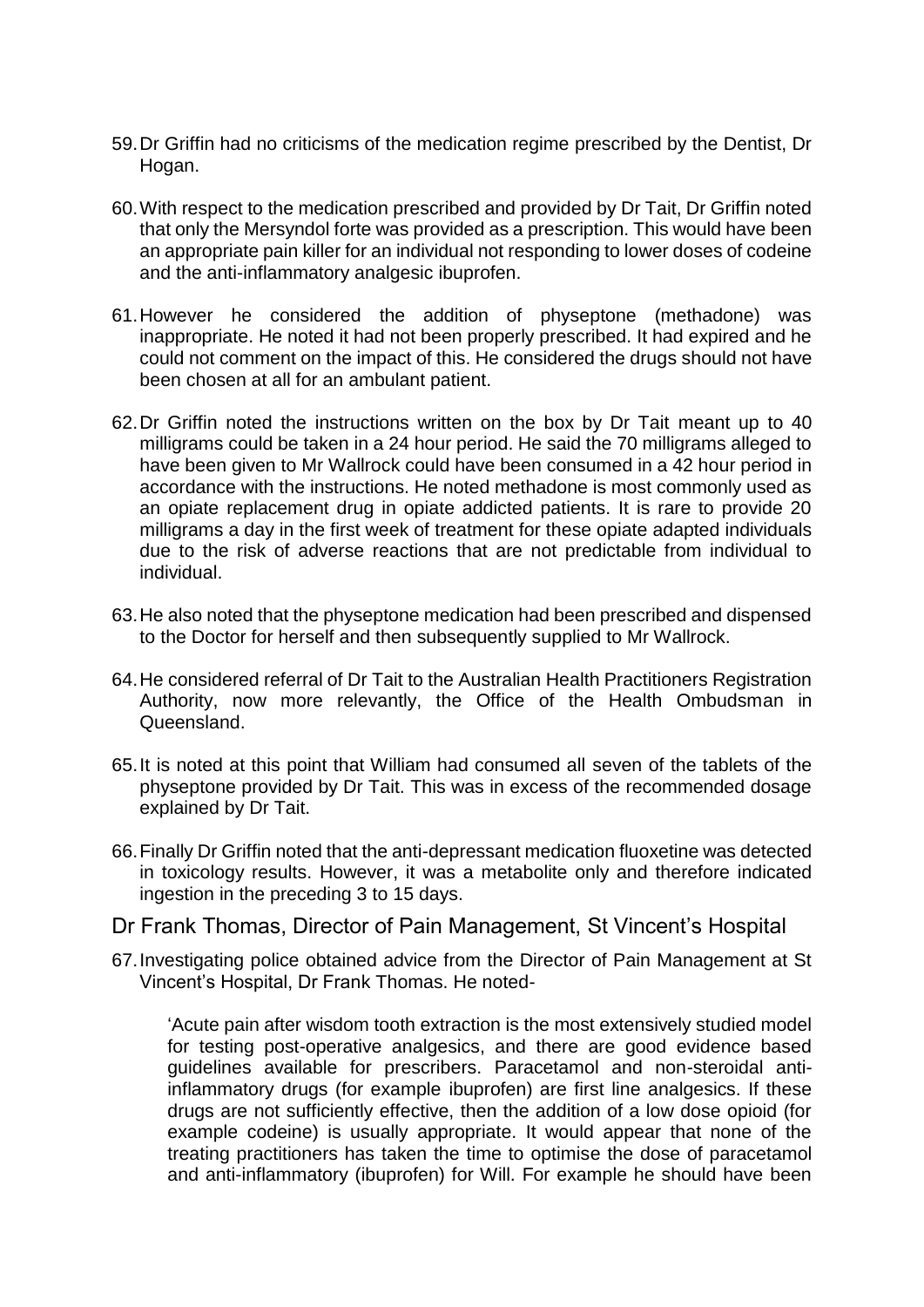told to take 1 gram of paracetamol 4 times daily, add in Ibuprofen 400 milligrams every 4 to 6 hours to a maximum of 3 to 4 doses in the short term, and if that wasn't sufficient to add small doses of codeine for example by substituting a paracetamol codeine preparation for solely paracetamol. If this wasn't sufficient, he should have been instructed to have his pain relief reviewed.'

- 68.Dr Thomas listed suitable low dose opioids as codeine, tramadol, oxycodone and morphine. These agents should be prescribed as immediate release preparations and not slow release preparations that are usually reserved for longer term pain conditions.
- 69.He noted that methadone, while not a slow release preparation, is a long acting opioid analgesic and consequently inappropriate for the treatment of acute pain. It has long and unpredictable half-life (range 4 to 190 hours) posing a risk of accumulation and delayed overdose. A typical regime for methadone would be 5 to 10 milligram twice daily with increases in dose only permitted at 5 to 7 day intervals to reduce the potential for overdose. He referred to an American guideline stating-

'A safe starting dose in most opioid naïve patients is 2.5 milligrams every 8 hours, with dose increases occurring no more frequently than weekly.'

- 70.Dr Thomas noted patients prescribed methadone need to be made fully aware of the risk of delayed overdose with increase in dose. There is an additional risk with methadone compared to other opioids, namely a risk of potentially fatal arrhythmias usually with higher doses. These factors make methadone an unsuitable opioid for use in acute pain.
- 71.Dr Thomas concluded on the information available to him it appeared possible that inadequate advice regarding the optimum use of paracetamol and Ibuprofen, and additionally when to consider the opioid containing agents was provided to Will. The supply of several compound analgesics to Will would potentially prove confusing and increase the risk of toxicity if all drugs were used together.
- 72.Finally he remarked the use of methadone in this case was entirely inappropriate and, in the absence of other contributing pathology, the primary contributor to Will's death.

#### Dr Geraldine Moses

- 73.Dr Geraldine Moses is a consultant pharmacist who was asked to provide an expert opinion on the cause of death, clarification regarding the extent to which the methadone contributed to Will's death and any other issues particularly with respect to drug interactions.
- 74.Dr Moses noted that no Ibuprofen was detected in the blood sample. It was remarked that this was supposed to be the mainstay of Will's pain management. Given the elimination rate of that medication she concluded he must have stopped taking this medication by Thursday the  $16<sup>th</sup>$  of June.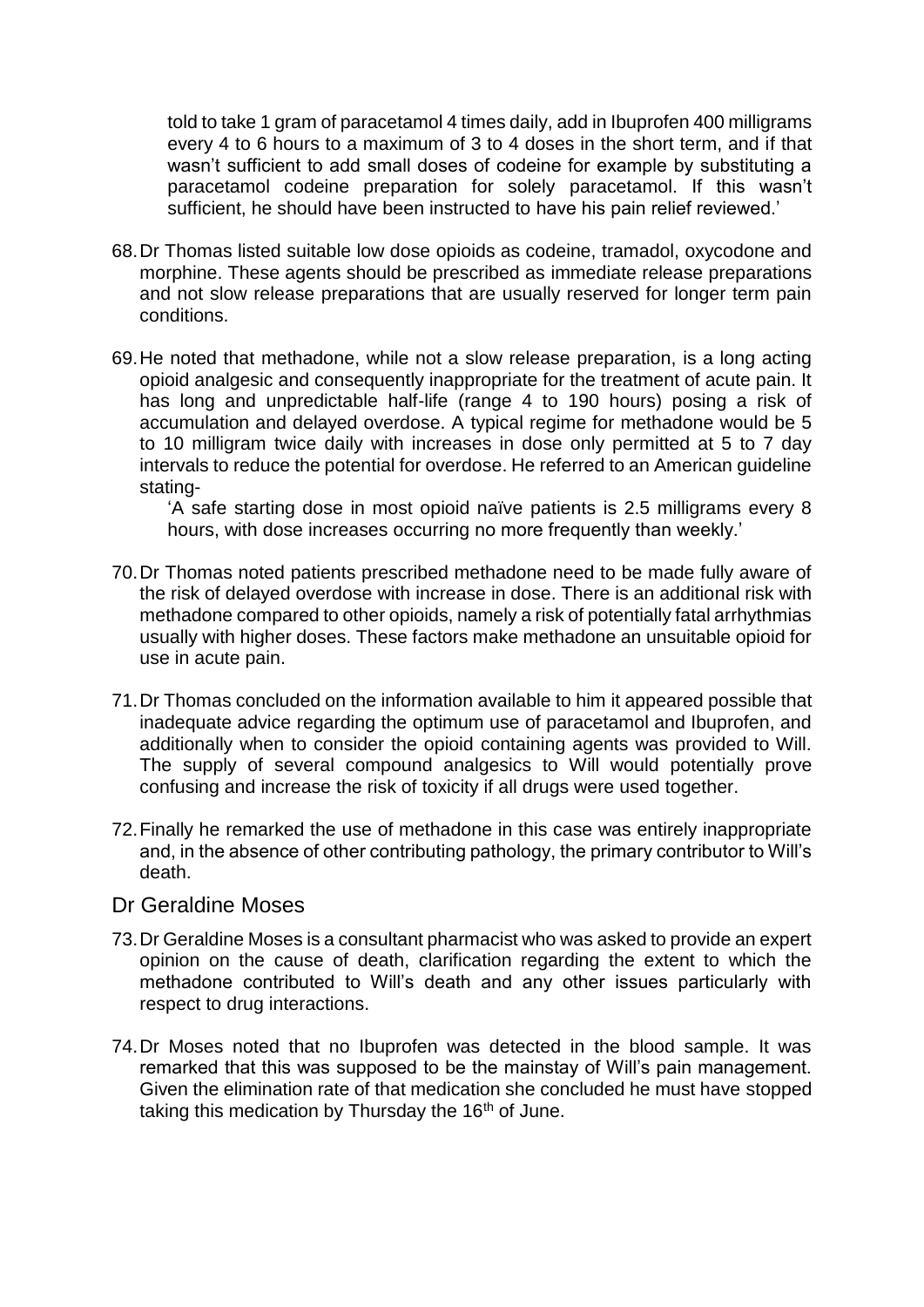- 75.Dr Moses commented on the varying medication which included codeine including Panadeine Extra, Fiorinal Dental and Mersyndol Forte. Codeine is metabolised to morphine.
- 76.Methadone had some particular advantages in the management of chronic pain however disadvantages are the long half-life, a delayed onset of action and complicated metabolic pharmacokinetics which can lead to mis-prescribing and overdose.
- 77.She highlighted the variability in the half-life between 6 and 60 hours. Significantly, safe prescribing of methadone requires understanding that the drug accumulates systemically quite quickly so that the initial doses should be very small. (2.5 to 10 milligrams) with the dosage of interval of 8 to 12 hours. As the drug accumulates the dosage interval should lengthen to every 24 hours.
- 78.Of particular interest, Dr Moses noted the presence of Norfluoxetine. This antidepressant, often prescribed under the brand name Prozac was apparently previously used at some point by Will Wallrock. There is no indication on the information available that his parents, his dentist or Doctor Tait were aware that he had taken this medication.
- 79.There was the possibility that he had sought treatment for depression previously. There was also the possibility that he had used this medication illicitly. It is sometimes used to potentiate the effects of recreational drugs and sometimes for weight loss.
- 80.There is no information regarding this possibility other than to indicate that it was not the parent drug Fluoxetine that was detected in the blood sample. This suggested to Dr Moses that he had stopped taking the anti-depressant medication some weeks before his death. The half-life of the metabolite, Norfluoxetine is between 4 and 16 days after acute and chronic administration. A metabolite persists for weeks to months after the fluoxetine has been completely eliminated.
- 81.This drug however is of particular significance in relation to the pharmacokinetic interaction between Norfluoxetine and methadone. Norfluoxetine is a very potent inhibitor in the cellular efflux transport protein of methadone in the intestines and the brain. This can result in methadone persisting in the systemic circulation and the brain and the level of methadone could increase in the presence of Norfluoxetine, by up to 75%.
- 82.Norfluoxetine also impacts on the conversion of codeine to morphine. Dr Moses noted this may well explain why the consumption by Will of high doses of codeine were ineffective.
- 83.Dr Moses noted there was an important pharmacokinetic dynamic interaction between overlapping use of codeine and methadone. Between the 16<sup>th</sup> and the 18<sup>th</sup> of August Dr Moses noted he had at least 560 milligrams of codeine more if Mersyndol Forte was included. (This in fact had been the case as 6 of the 20 tablets had been used.) This combination was high enough to risk respiratory depression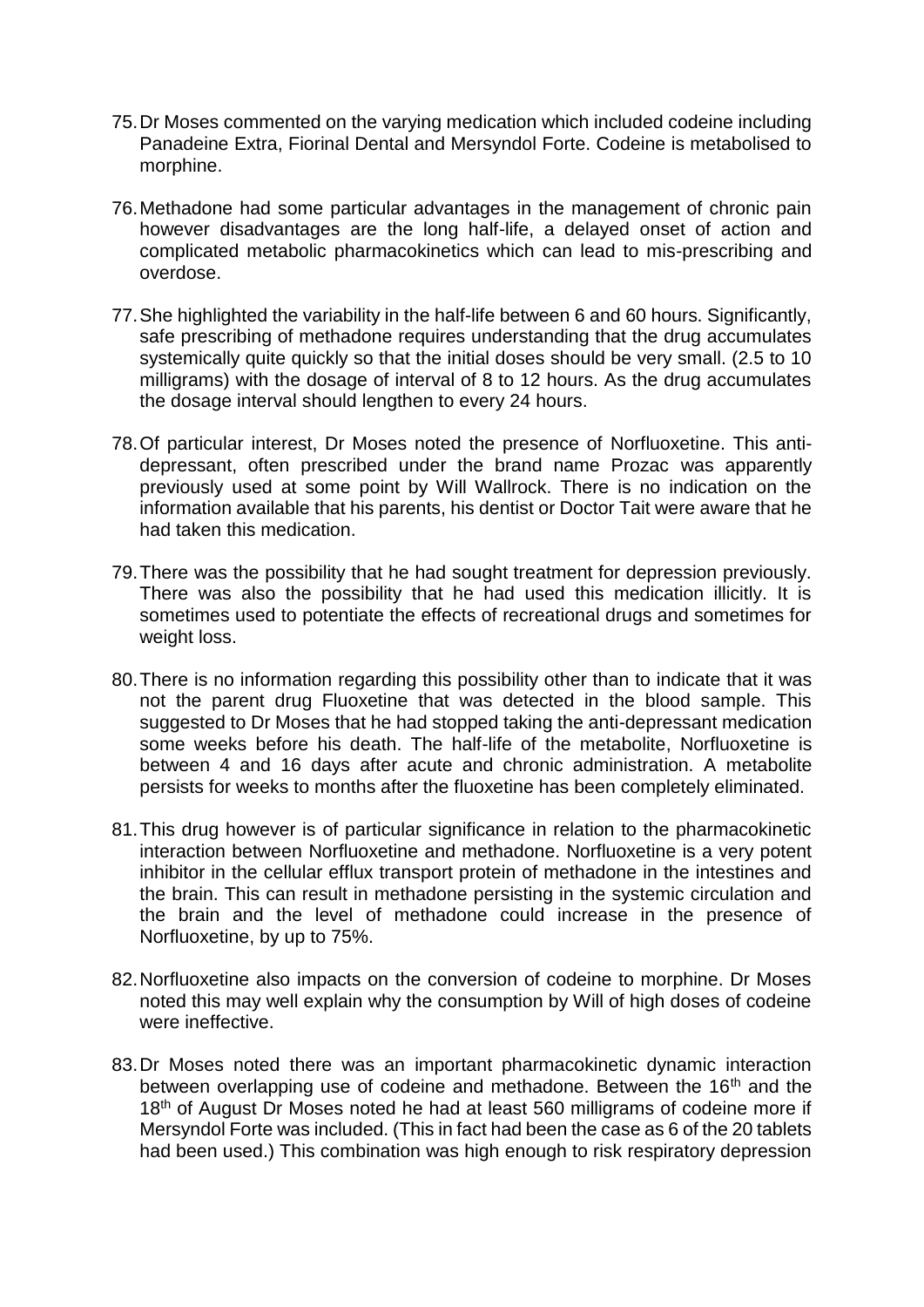on its own, especially for an opiate naïve individual. From the evening of the 17<sup>th</sup> of June, methadone was additionally consumed.

- 84.Lethal respiratory depressive effects can occur with methadone as low as 30 milligrams in non-tolerant persons. The peak respiratory depressant effect usually appear later and persists longer than its peak analgesic effects, especially early in treatment.
- 85.Significantly, individuals prescribed methadone for pain generally experience relief for 4 to 8 hours, but methadone remains pharmacologically active for much longer periods, potentially leading to toxicity. The risk of respiratory depression for methadone multiplies when the drug is used in combination with other respiratory depressants, as here with codeine and its active metabolite, morphine.
- 86.Dr Moses concluded that Will Wallrock died as a result of excessive exposure to methadone, most likely due to its respiratory depressant effect or, due to sudden cardiac death from fatal QT prolongation or both.
- 87.A major contributory factor to the toxicity of the methadone would have been the drug interaction with Norfluoxetine, which by inhibiting CYP2D6 metabolism and P-Glycoprotein elimination would have caused the methadone to persist in his systemic circulation.
- 88.Other factors contributing to the toxicity of the methadone were:
	- Will was probably opiate naïve,
	- He took a very high dose of codeine prior to the methadone,
	- Both drugs contribute to the risk of respiratory depression,
	- He took 5 tablets (50 milligrams in 1 day,) which was contrary to advice.

#### **Conclusion**

- 89. William Charles Wallrock died on 19<sup>th</sup> of June 2011 due to mixed drug toxicity. The primary drugs contributing to his death were Physeptone (methadone) and the interaction with Norfluoxetine and a very high dose of codeine.
- 90.It is presumed that Will's parents, his dentist Dr Hogan, and Dr Tait were all unaware that Will had recently taken fluoxetine at some recent time and that the metabolite of this medication, norfluoxetine persisted in his system. The provision of physeptone (methadone) by Dr Tait to a presumably opiate naïve ambulant patient was inappropriate in the first instance. The dosage written on the medication pack directed 1 tablet (10 milligrams) every 6 to 8 hours. Seven tablets were supplied. The dosage was too high, particularly in association with previous high use of codeine and concurrent prescription of codeine containing medication (Mersyndol Forte).
- 91. Dr Tait also provided verbal advice to Will to use the Mersyndol forte during the day and to reserve the physeptone (methadone) for the night, but this was not the instruction written by her on the medication box.
- 92.The written and verbal instructions were inconsistent**.**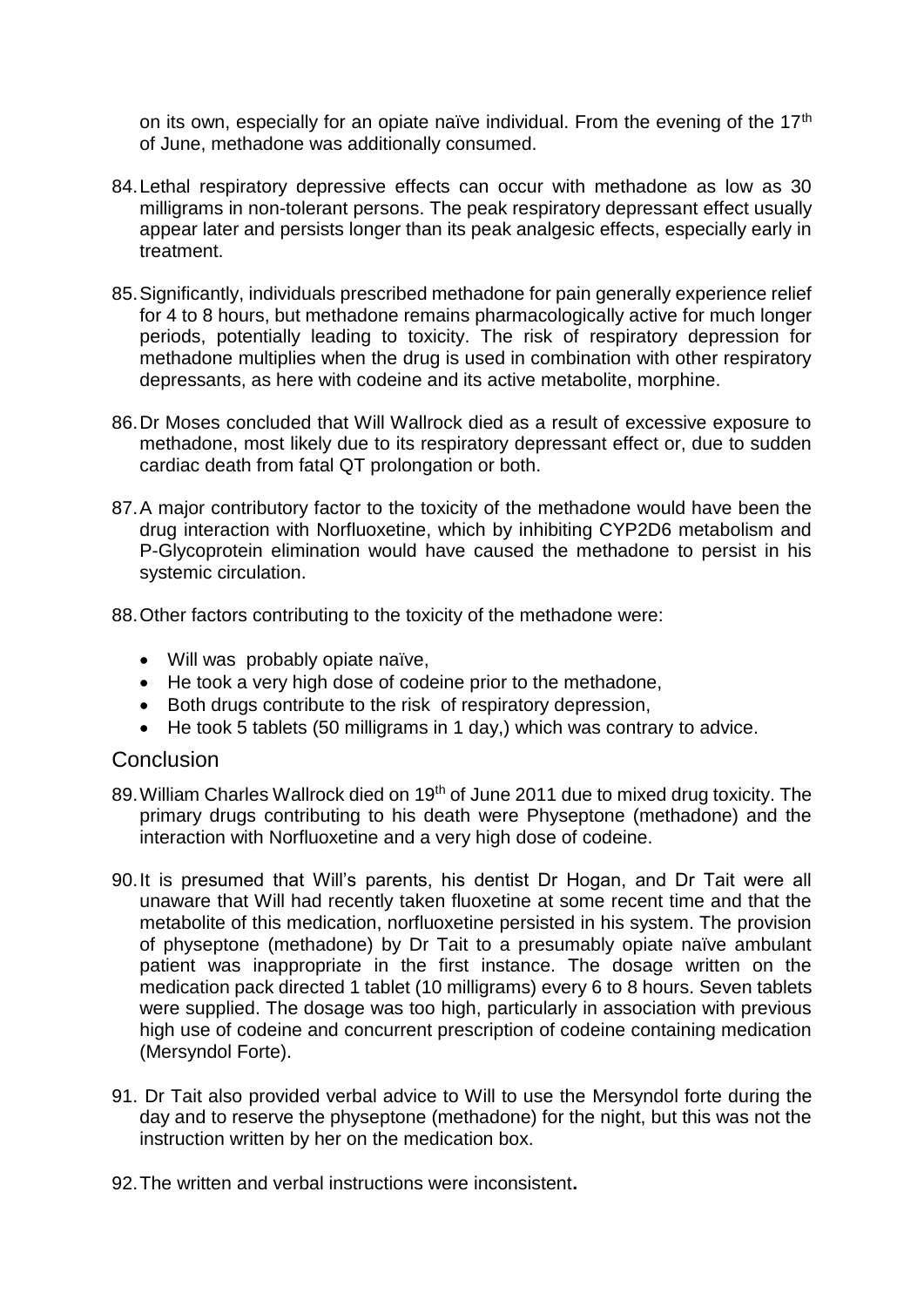- 93.It is concluded Will took five physeptone tablets between 9 am on Saturday morning and 3pm Sunday afternoon when he was found deceased. There was evidence he had been deceased for some hours.
- 94.It is unknown at what times Will took the five remaining physeptone tablets observed by his mother at about 9am on Saturday 18 June.
- 95.He did not apparently reserve the physeptone (methadone) tablets only for use during the Saturday night. If he had done so, one would expect there would be two or three tablets remaining on Sunday.
- 96.If he took the five remaining tablets at 6 hourly intervals from 9am on Saturday (at 9am, 3pm 9pm, Sunday 3am, 9am) then all the tablets would have been consumed by 9am on Sunday 19 June.
- 97.If he took the remaining physeptone tablets at 8 hourly intervals from 9am on Saturday 18 June ( at 9am, 5pm, Sunday 1am, 9am) then one would expect one remaining tablet when he was found deceased at 3pm that Sunday.
- 98.The consumption by Will of 5 tablets (50 milligrams) of physeptone (methadone) within about 30 hours was contrary to the verbal medical advice provided, but not to the written instruction provided by Dr Tait on the medication box.
- 99.Optimisation of the initially appropriate regime of paracetamol plus ibuprofen plus codeine had not been achieved. Subsequent use of a multiplicity of over the counter pharmacy only medication was likely to have confused the issue of exactly how much of each drug was being consumed, the interaction and associated risks. This was then compounded by the addition of medication (physeptone) that was inappropriate for acute pain to an ambulant opiate naïve patient.

Tragically, William Wallrock's death was avoidable.

Coronial findings

The identity of the deceased is William Charles Wallrock.

William died four days after having three wisdom teeth extracted by his dentist Dr David Hogan. He was advised by his dentist to use Panadol and Ibuprofen to manage his pain and to refer back to his dentist if necessary. He commenced taking additional over the counter pharmacy medication containing codeine as well as paracetamol from 16 June 2011. He contacted his dentist on 17 June and informed the dentist he was taking some 'forte' pain medication and had swelling and a sore throat. He was prescribed antibiotics but no additional pain medication. On the evening of 17 June 2011 he sought medical advice from a medical practitioner (and family friend) Dr Jeanette Tait. She prescribed Mersyndol and physeptone (methadone). Physeptone was an inappropriate medication to prescribe an opiate niaive ambulatory patient suffering from acute pain. The amount prescribed was inappropriately high given the variability of individual response to the medication and the risk of overdose, particularly in initial phase of medication use.